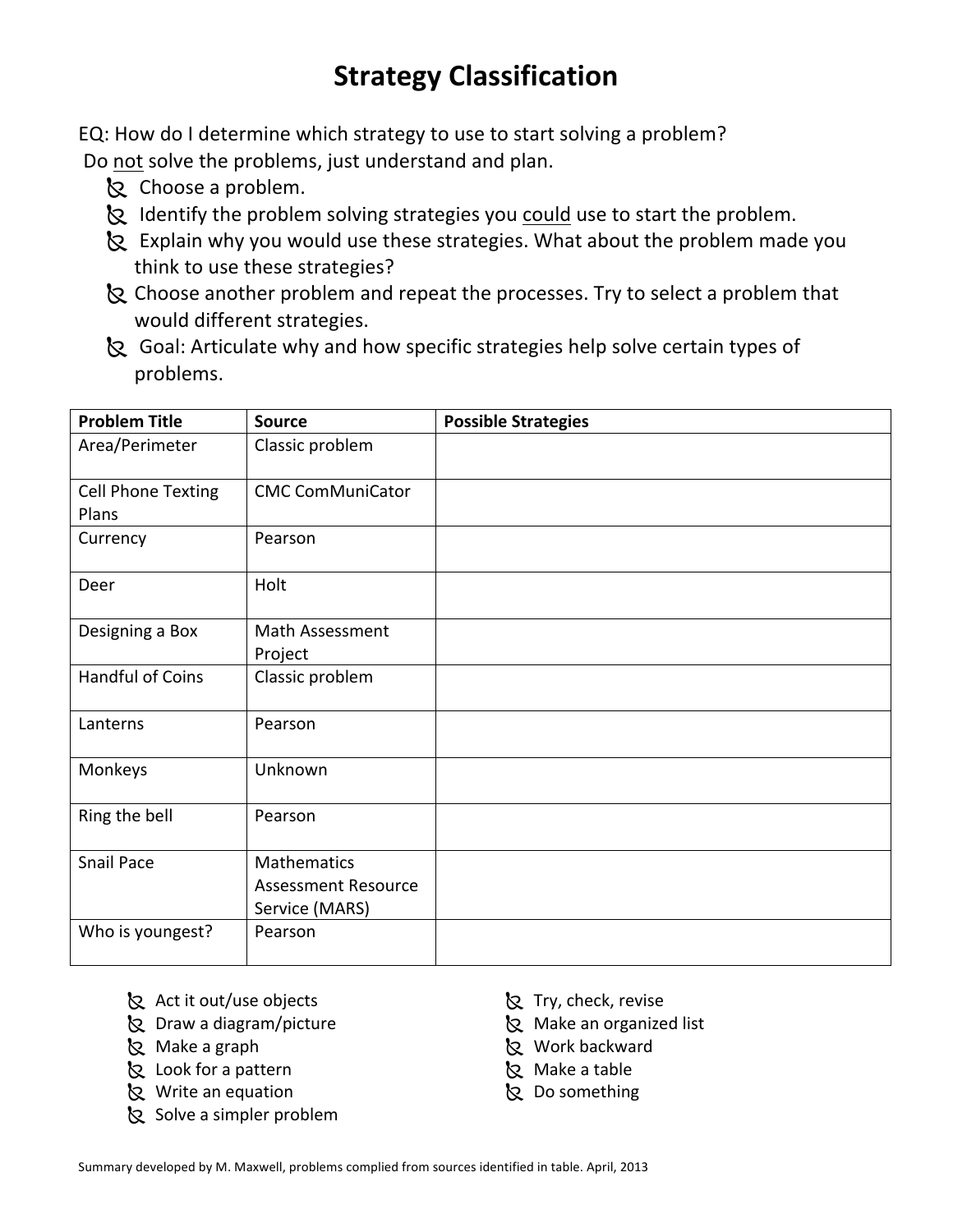## **Strategy Classification**

#### **Deer**

There are 360 deer in a forest. The population each year is 10% more than the previous year. How many deer will there be after 3 years? 5 years?

### **Ring the Bell**

Every 42 minutes, a bell rings to indicate it is time to change classes. If the school day is 6 hours long, how many classes are held each day?

#### **Who is youngest?**

Mary is older than Henry and younger than Jean. Mary is younger than Karen. Jean is older than Tom and younger than Mark. Tom is older than Mary. Who is the youngest?

#### **Lanterns**

Jackie sold three times as many lanterns in the first hour as in the second hour. She sold 84 more lanterns in the second hour than in the third hour. She sold her last 29 lanterns in the third hour. How many lanterns did Jackie sell in all?

#### **Currency**

Many countries have their own form of money. The United States uses the *dollar*. The European country of Lithuania uses *litas*. In September of 2001, 4 litas were equal to \$1. How many litas were equal to \$7?

#### **Design a Box**

You work for a design company and have been asked to design a box that will hold 18 mints. Each mint is 2 cm in diameter and 1 cm thick. The box must be made from a single sheet of cardstock with as little cutting as possible. How should the box be designed?

#### **Handful of Coins**

Sam has a handful of nickels and dimes. He has six more nickels than dimes, and the whole bunch is worth \$1.50. How many total coins does Sam have?

#### **Area/Perimeter**

The area of a rectangle is 24 square inches. Its length and width are natural numbers. Find the rectangle with the least possible perimeter.

### **Cell Phone Texting Plans**

Paula received her cell phone bill for July, August, and September, which came to a grand total of \$242. Shocked with the outrageous price, she wanted to find out how much she was being charged per text. So she called the customer service line and the information she received still did not tell her how much each text costs. The representative did tell her that in July she had 620 texts at a total cost of \$97. In August she had 450 texts at a total cost of \$80. And finally in September she had 300 texts and was charged \$65.

How much is the base rate that Paula pays? How much does she pay for each text under this plan?